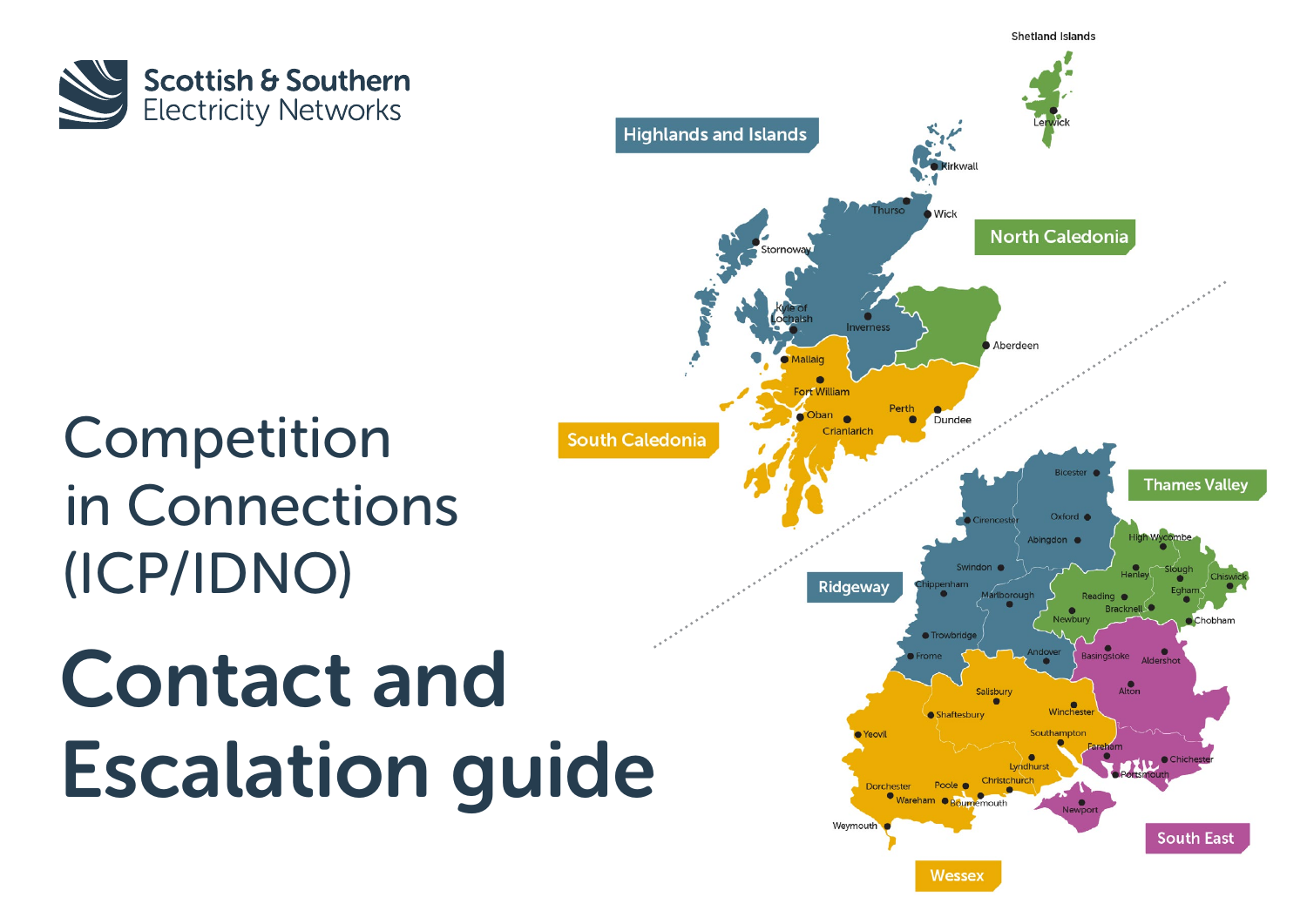### SSEN Connections

Scottish and Southern Electricity Networks (SSEN) operates in two licence areas; Scottish Hydro Electric Power Distribution (SHEPD) in northern Scotland and Southern Electric Power Distribution (SEPD) in central southern England. This guide outlines the contacts and escalation routes for our SHEPD licence area.

#### About this document

We are committed to offering our customers and stakeholders the very best in customer service. We are keen to equip you with the knowledge, tools and support you need to complete your connections, and provide you with as much information as possible about our processes and procedures to aid your connections journey.

This guide sets out the overarching stages of the connections journey and details the relevant contacts for each stage. It also provides escalation routes.



#### **Contents**

| <b>Application</b>                                                                                                                              |
|-------------------------------------------------------------------------------------------------------------------------------------------------|
| <b>Design</b>                                                                                                                                   |
| <b>Delivery</b>                                                                                                                                 |
| Connections Delivery Manager - North (SHEPD) 06<br>Lead Wayleave Officers - North (SHEPD) 06<br>Connections Delivery Managers - South (SEPD) 07 |
| <b>Policy &amp; Engagement</b>                                                                                                                  |
| EV                                                                                                                                              |
|                                                                                                                                                 |
| <b>Distribution System Operator</b>                                                                                                             |
|                                                                                                                                                 |
| <b>Flexible Services</b>                                                                                                                        |
| <b>RIIO-ED2</b>                                                                                                                                 |
| <b>Escalation route</b>                                                                                                                         |
|                                                                                                                                                 |
|                                                                                                                                                 |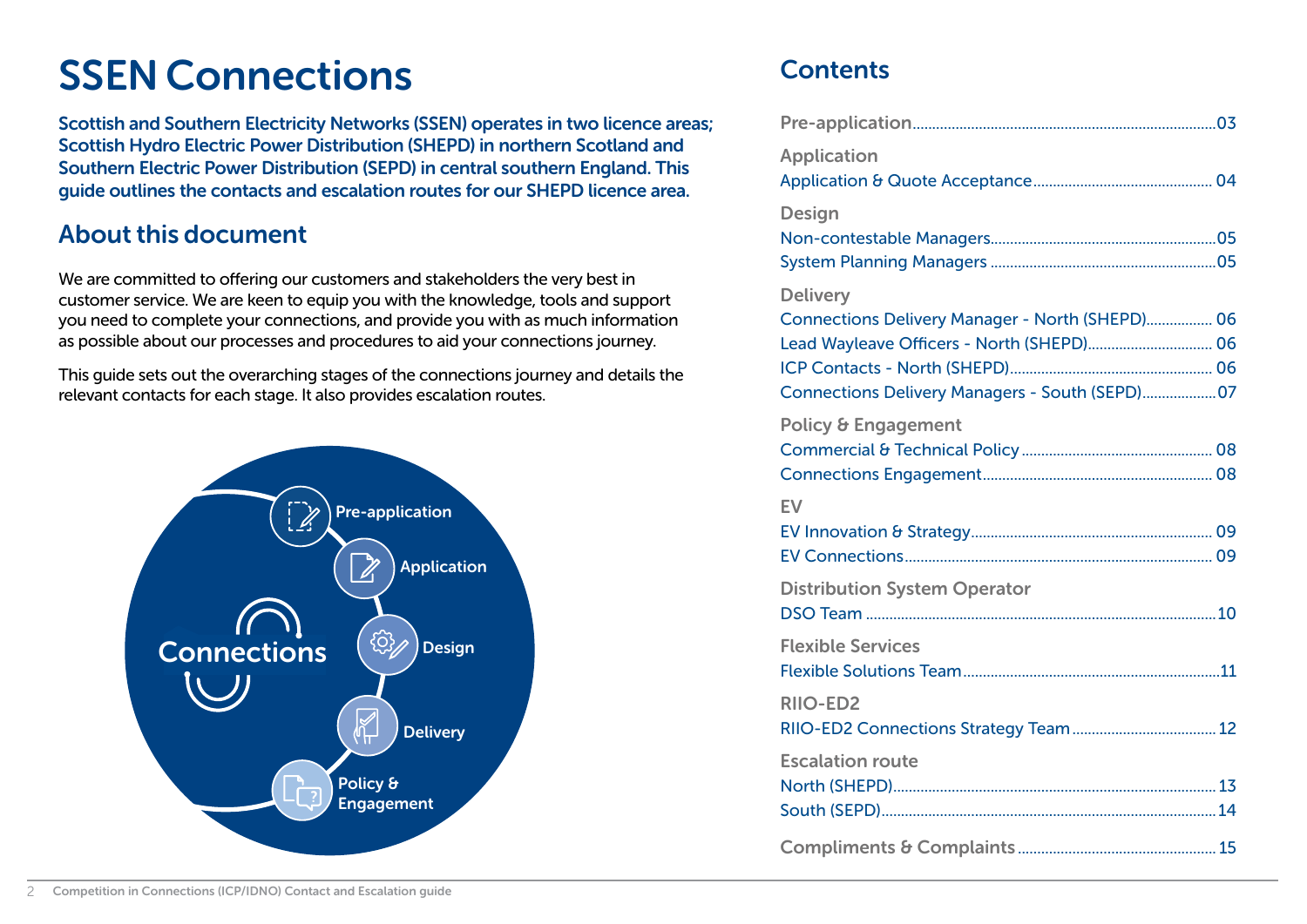## <span id="page-2-0"></span>Pre-application

#### Resources available and the connections of the connections of the connections of the connections of the connections

We have a whole host of services and facilities available online that you may wish to consult ahead of submitting a formal application

#### [Network Information](https://www.ssen.co.uk/ConnectionsInformation/NetworkInformation/)



- Generation Availability Maps lets you find out where our network has capacity available for new generation connections
- Demand Heat Map lets you find out where our network has capacity available for new demand connections
- GIS lets you locate our network assets
- G81 library lets you access technical specifications and standards
- Loading and Rating Information & HV Schematics

#### [General Information](https://www.ssen.co.uk/ConnectionsInformation/CompetitionInConnections/)



- Find out about our contestable activities
- Download our annual reports against the Code of Practice
- Read up on safety rules and authorisations
- Register as an accredited ICP/IDNO in our areas

#### [Talk to us](https://www.ssen.co.uk/stakeholderevent/basicsearch/)



- Book in a Connections meeting with our Account Managers to discuss your prospective application commercial.contracts@sse.com
- Register to attend our tailored ICP/IDNO events and webinars



#### Engage with us

- [Sign up to our Connections mailing list](https://www.ssen.co.uk/connections/subscribe/)
- [View our event calendar](https://www.ssen.co.uk/stakeholderevent/basicsearch/)
- [Read our regulatory ICE submissions](https://www.ssen.co.uk/ConnectionsInformation/StakeholderEngagement/ICE/)
- Visit our Webpage

#### Engage with us on social media



**[Twitter](https://twitter.com/ssencommunity)** 



[Facebook](https://www.facebook.com/ssencommunity)



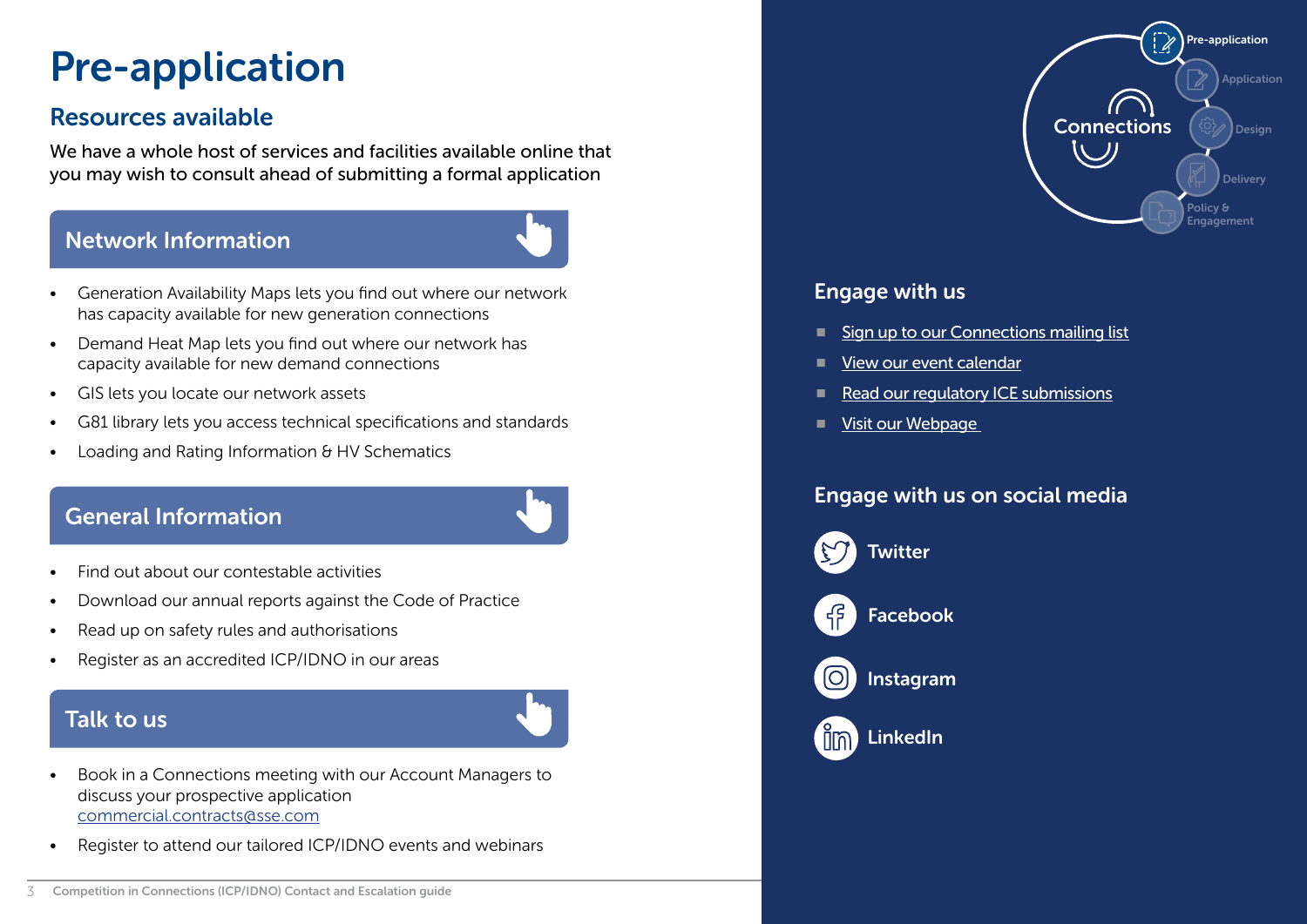### <span id="page-3-0"></span>Application

#### Connections & Engineering (C&E) – North & South (SHEPD & SEPD)



#### Ben Harriss Connections Contact Centre Manager

benjamin.harriss@sse.com 07780 228609



#### Gemma Overall Quote Acceptance Team **Manager**

Connections acceptance & customer payments

gemma.overall@sse.com quote.acceptance@sse.com



Jacob Coates Digital Application Team

jacob.coates@sse.com nc.connections@sse.com

#### If your query relates to…

Point of Connection (POC)

Design Approval

Unmetered Access/ Adoption Agreements

POC Self Identifications

...email nc.connections@sse.com

### If your query relates to… **Disconnections** Diversions Service Alterations New Connections Budgets Unmetered ...email connections@ssen.co.uk



#### Responsible for

- Raising applications
- Taking payments
- Providing guidance on application and quotation process

Our Application & Quote Acceptance team are happy to provide help and advice on the application and quote acceptance process via phone or email. Applications can be raised via phone, email or online

nc.connections@sse.com

0800 048 3516

[www.ssen.co.uk/ConnectionServices/NewConnections/](https://www.ssen.co.uk/ConnectionServices/NewConnections/) 

#### Points of escalation

 $1<sup>st</sup>$  point of escalation is

Ben Harriss,

Connections Contact Centre Manager

2<sup>nd</sup> point of escalation is

Lisa Doogan, Head of Customer Service & Stakeholder Strategy

 $3<sup>rd</sup>$  point of escalation is Andrew Scott, [Interim Director of Connections](#page-12-0)

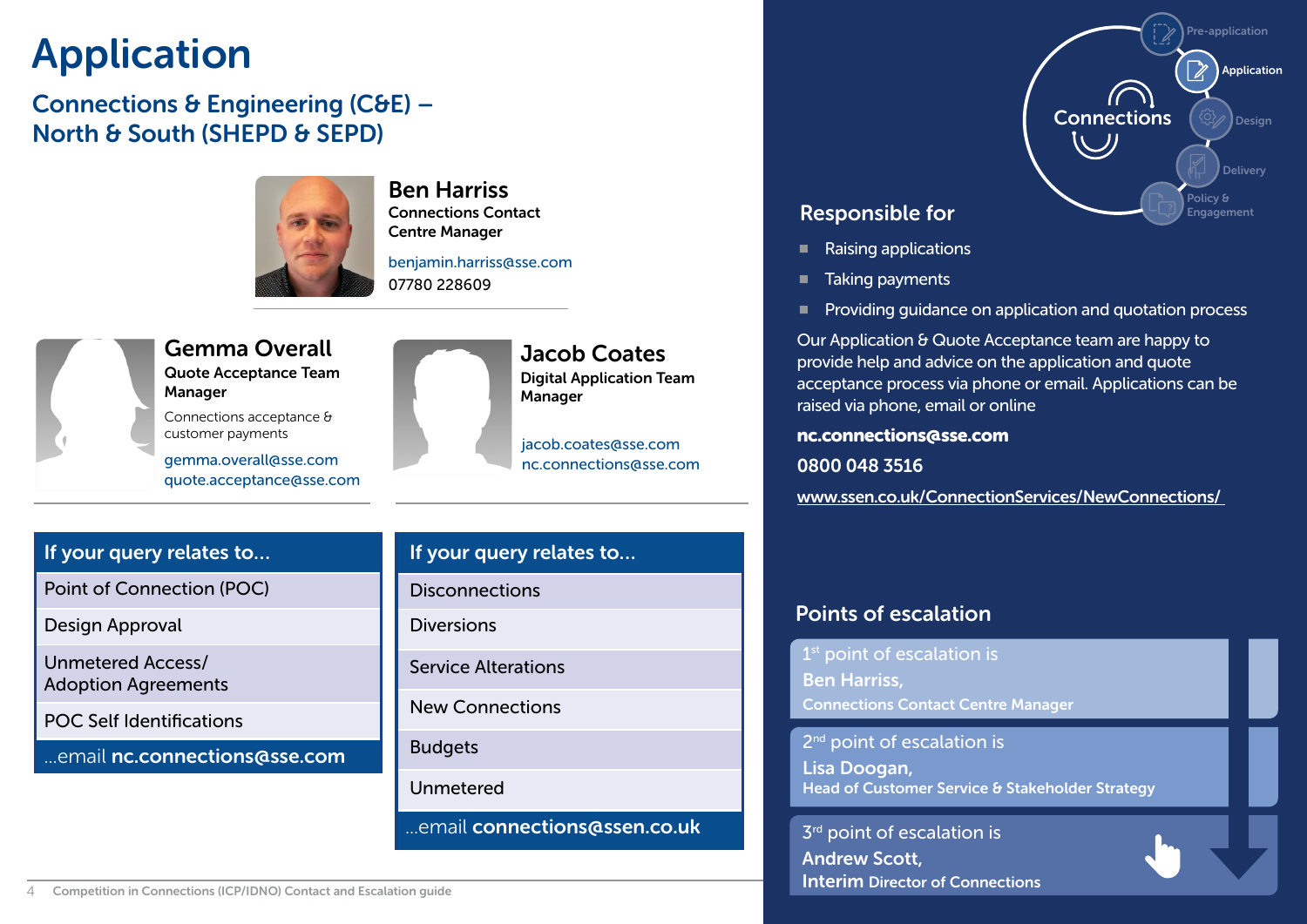#### Non-Contestable

Work that only the DNO can undertake

#### North (SHEPD)



Lynda Maxwell Networks Design Manager South Caledonia

lynda.maxwell@sse.com 07825 015421



David Ross Networks Design Manager North Caledonia and Highlands & Islands

david.ross@sse.com 07767 850982

#### Planning

System planners assess the network to ensure everything is within the allowances

#### North (SHEPD) South (SEPD)



Dimitris Konstantinidis System Planning Lead (SHEPD)

dimitris.konstantinidis@sse.com 07919 924463



Mark O'Connor Connections Planning Manager (SEPD)

mark.j.oconnor@sse.com 01189 534755

### <span id="page-4-0"></span>Design Non-Contestable

Work that only the DNO can undertake

#### South (SEPD)



Mike Rogers Network Connections Design **Manager** mike.rogers@sse.com 07767 850380 South East and Thames Valley



Network Connections Design **Manager** Out of Area Networks, Generation and EHV Demand

james.stapley@sse.com 07776 603563

Mark Collis Network Connections Design **Manager** Wessex and Ridgeway

07741 777201

#### Responsible for

- Designing required works for your connection
- Quoting required works for your connection
- Providing guidance on design and quotation processes
- Assessment of the network to ensure everything is within the allowances

Connections

Application

Pre-application

**Delivery** 

Policy & Engagement

 $\left(\begin{smallmatrix}\n\circ & & & \\
\circ & \circ & & \circ \\
\circ & \circ & & \circ\n\end{smallmatrix}\right)$  Design

Our Design team are happy to provide help and advice on the design and quotation process via phone or email

If you would like to book a meeting regarding one or more prospective project(s), please contact

#### commercial.contracts@sse.com

If you would like to book a meeting regarding one or more projects already in progress, please sign up to attend one of our monthly connections surgeries [here:](https://www.ssen.co.uk/stakeholderevent/basicsearch/) [www.ssen.co.uk/stakeholderevent/basicsearch/](https://www.ssen.co.uk/stakeholderevent/basicsearch/)

#### Points of escalation

1<sup>st</sup> point of escalation is

Design Managers , System Planning Managers

2<sup>nd</sup> point of escalation is

Barry Will, Head of Connections Design, Quote & Delivery SHEPD Richard Mailer, Head of Connections Design & Quotation SEPD

 $3<sup>rd</sup>$  point of escalation is Andrew Scott, [Interim Director of Connections](#page-12-0)



5 Competition in Connections (ICP/IDNO) Contact and Escalation guide

mark.collis@sse.com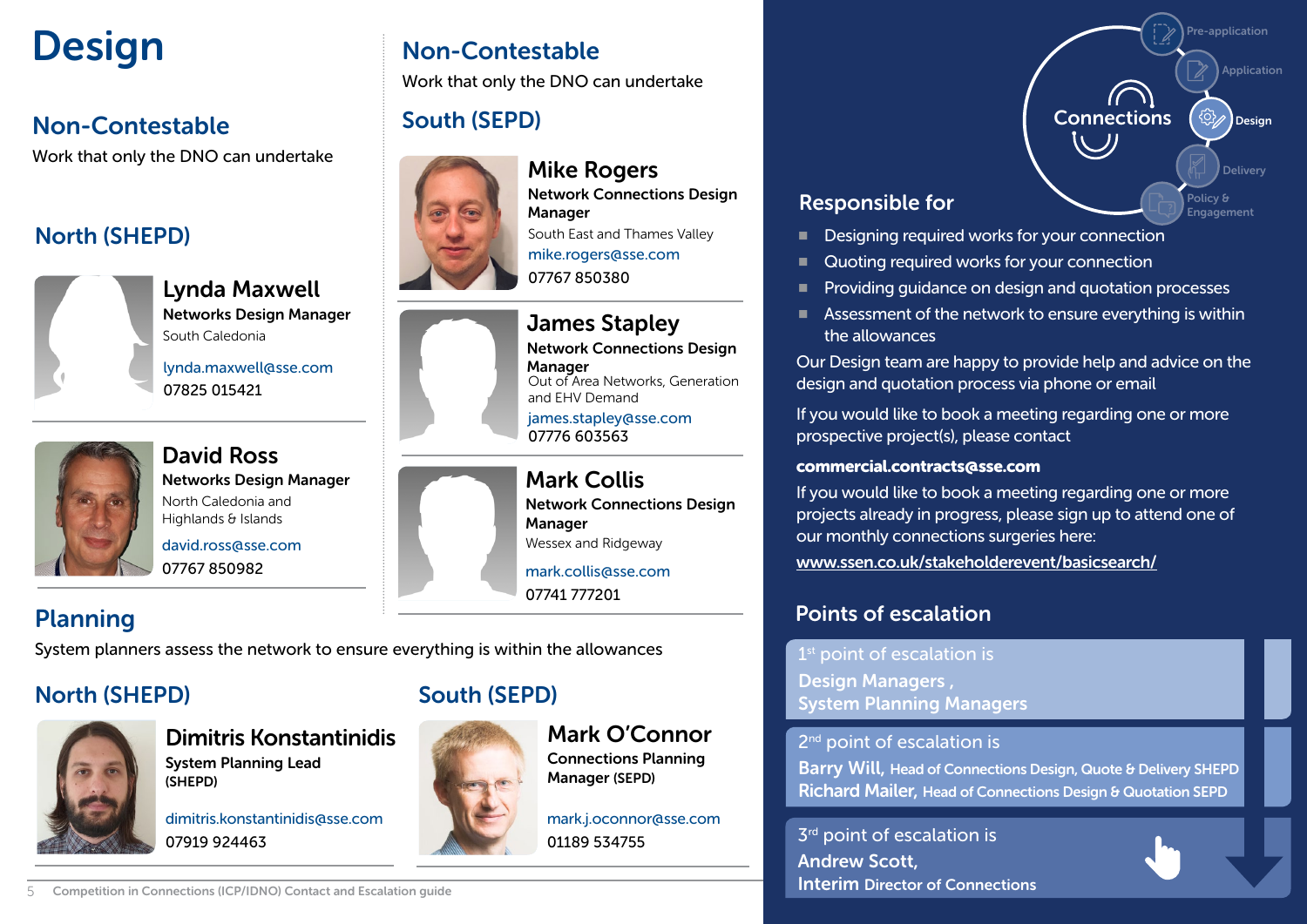### <span id="page-5-0"></span>**Delivery**

#### ICP Contacts & Lead Wayleave Officers – North (SHEPD)



#### Andy Thomas Delivery Manager – Competition in Connections Projects

andy.thomas@sse.com 07767 850434



Les Bradley Delivery Support Manager leslie.bradley@sse.com 07747 559470 ICP Contact (Highlands & Islands)



Trish Morris Lead Wayleave Officer

trish.morris@sse.com 07810 858908



Geanina Ciupitu Finance Administrator – **Connections** geanina.ciupitu@sse.com 07384 802674 ICP Contact (South Caledonia)



Pauline Selbie Lead Wayleave Officer

North Caledonia

pauline.selbie@sse.com 07880 180718

#### Connections Delivery Managers Responsible for:

- Carrying out onsite works
- Delivering your connection
- $\blacksquare$  Providing guidance on the delivery process

Our Connections Delivery team are here to deliver your connection and ensure your onsite works are progressed and completed.

Connections

Application

Pre-application

Delivery

Policy & **Engagement** 

 $SO(2)$  Design

#### Lead Wayleaves Officers Responsible for:

■ Coordinating consent and land rights requirements for customers to allow their connection to be installed where we provide the works

Our Wayleave teams are happy to assist you with any queries surrounding wayleaves and land rights.

#### Points of escalation

1<sup>st</sup> point of escalation is Connections Delivery Managers Lead Wayleave Officers

2<sup>nd</sup> point of escalation is Andy Thomas, CiC Lead Delivery Manager

 $3<sup>rd</sup>$  point of escalation is Barry Will, Head of Connections Design, Quote & Delivery

4<sup>th</sup> point of escalation is [Andrew Scott, Interim Director of Connections](#page-12-0)

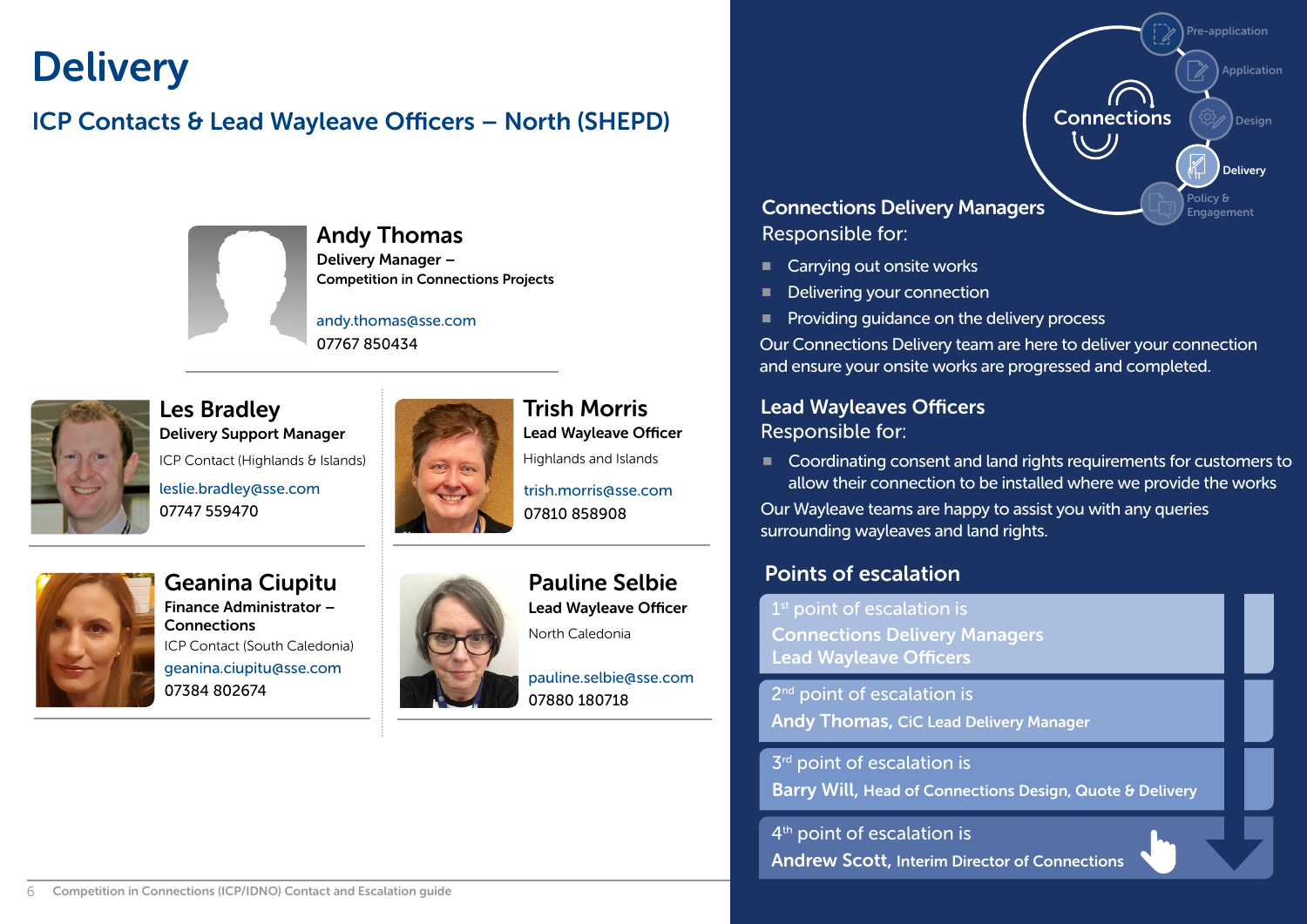### <span id="page-6-0"></span>**Delivery** South (SEPD)

Feedback received on numerous occasions highlighted that in our SEPD licence area, improvements to the delivery of connections, particularly communication and timelines of projects, would be welcomed by our stakeholders. As a result, the connections leadership team have taken the decision to implement an improvement plan throughout 2020-21 and are committed to driving this forward.

One part of this improvement plan is to update our delivery structure in SEPD and so as a result a new delivery structure will be incoming soon and we will keep our customers and stakeholders updated on progress.

In the meantime for any current queries please contact your assigned delivery manager and as a first point of escalation please contact:



Andy Thomas Delivery Manager – Competition in Connections (ICP/IDNO) andy.thomas@sse.com

Tony Davis

07767 852116

Quality Assurance Inspector Unmetered ICP Manager

antony.davis@sse.com

Richard Edwards CIC Team Manager

07767 850434

richard.edwards@sse.com 07767 850451



#### Connections Delivery Managers Responsible for:

- Carrying out onsite works
- Delivering your connection
- **Providing guidance on the delivery process**

Our Connections Delivery team are here to deliver your connection and ensure your onsite works are progressed and completed.

#### Points of escalation

 $1<sup>st</sup>$  point of escalation is Andy Thomas, CiC Delivery Manager

2<sup>nd</sup> point of escalation is Craig Gilroy, Head of Delivery SEPD

 $3<sup>rd</sup>$  point of escalation is [Andrew Scott, Interim Director of Connections](#page-12-0)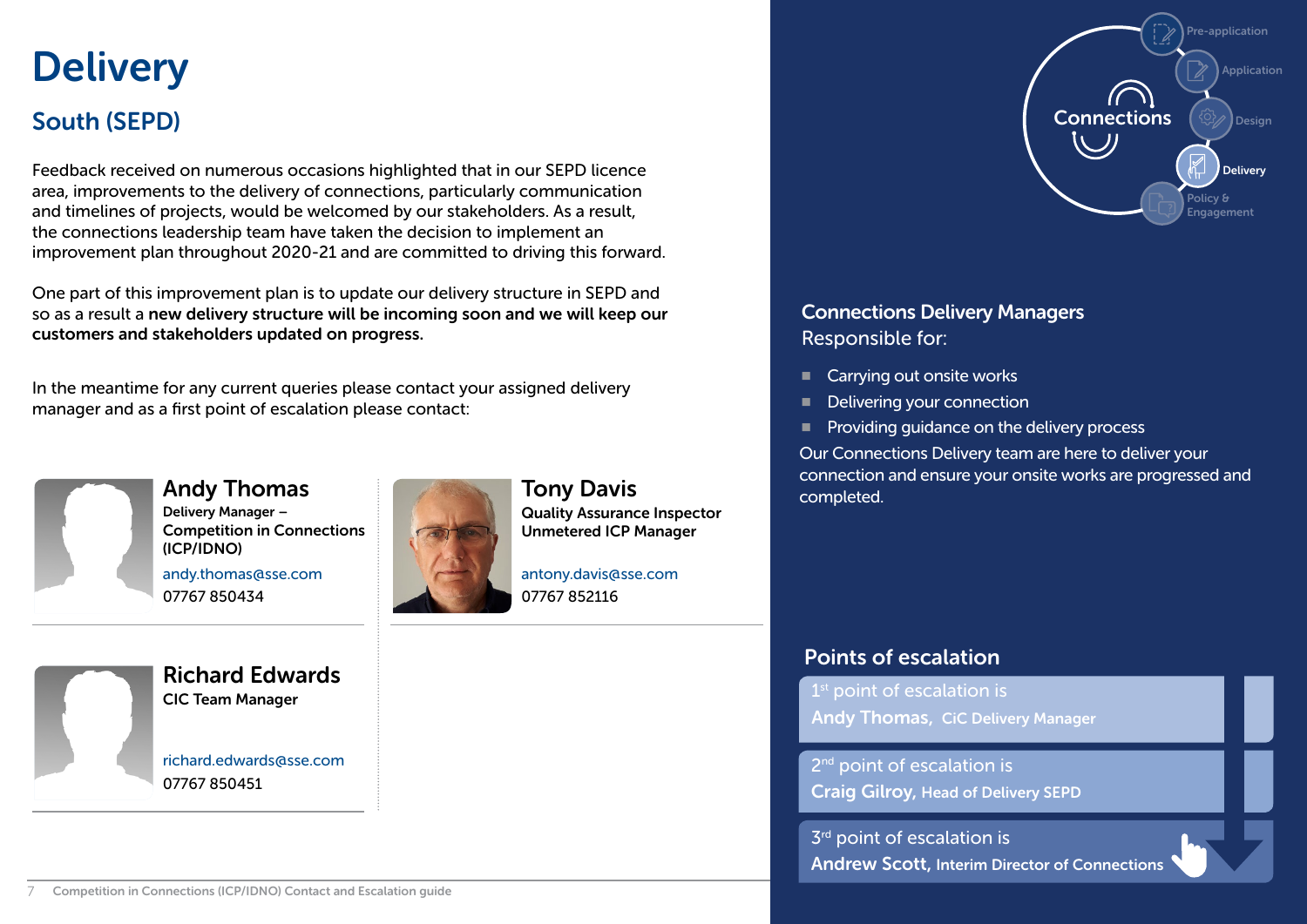### <span id="page-7-0"></span>**Policy** Commercial Policy



David Williams Commercial Policy Engineer

david.1.williams@sse.com 01224 667245

#### Responsible for:

- SSEN's commercial policies
- Competition in Connections Code of Practice
- Regulatory reporting
- Connection Charging Methodology

#### connections.policy@sse.com



## Engagement

Sian Hughes Lead Connections Engagement Manager

sian.hughes2@sse.com 07990 424466



### Helene Bjørndal Fosse

Connections Engagement **Officer** 

helene.fosse@sse.com 07384 803112

#### Debbie Watts

Connections Engagement Coordinator

debbie.watts@sse.com 07741 127752

### Technical Policy



#### John Baker

Senior Technical Authority

john.baker@sse.com 07767 850460

#### Responsible for:

- SSEN's technical policies
- Maintaining G81 library

procedures.investigations.team@sse.com

#### Responsible for:

- Regulatory reporting
- Engagement with large connections customers and stakeholders
- ICE commitments

The Connections Engagement team was implemented by Ofgem to help drive customer service and engagement within the Connections business. If you have any connections queries, suggestions for events or would like to get involved in our engagement, please contact us

#### connectionsfeedback@sse.com

#### Points of escalation

 $1<sup>st</sup>$  point of escalation is Mark MacDonald, Head of Development, Policy & Support

2<sup>nd</sup> point of escalation is Andrew Scott, Director of Connections



#### Points of escalation

 $1<sup>st</sup>$  point of escalation is

Sian Hughes, Lead Connections Engagement Manager

2<sup>nd</sup> point of escalation is

Lisa Doogan, Head of Customer Service & Stakeholder Strategy

 $3<sup>rd</sup>$  point of escalation is Andrew Scott Director of Connections

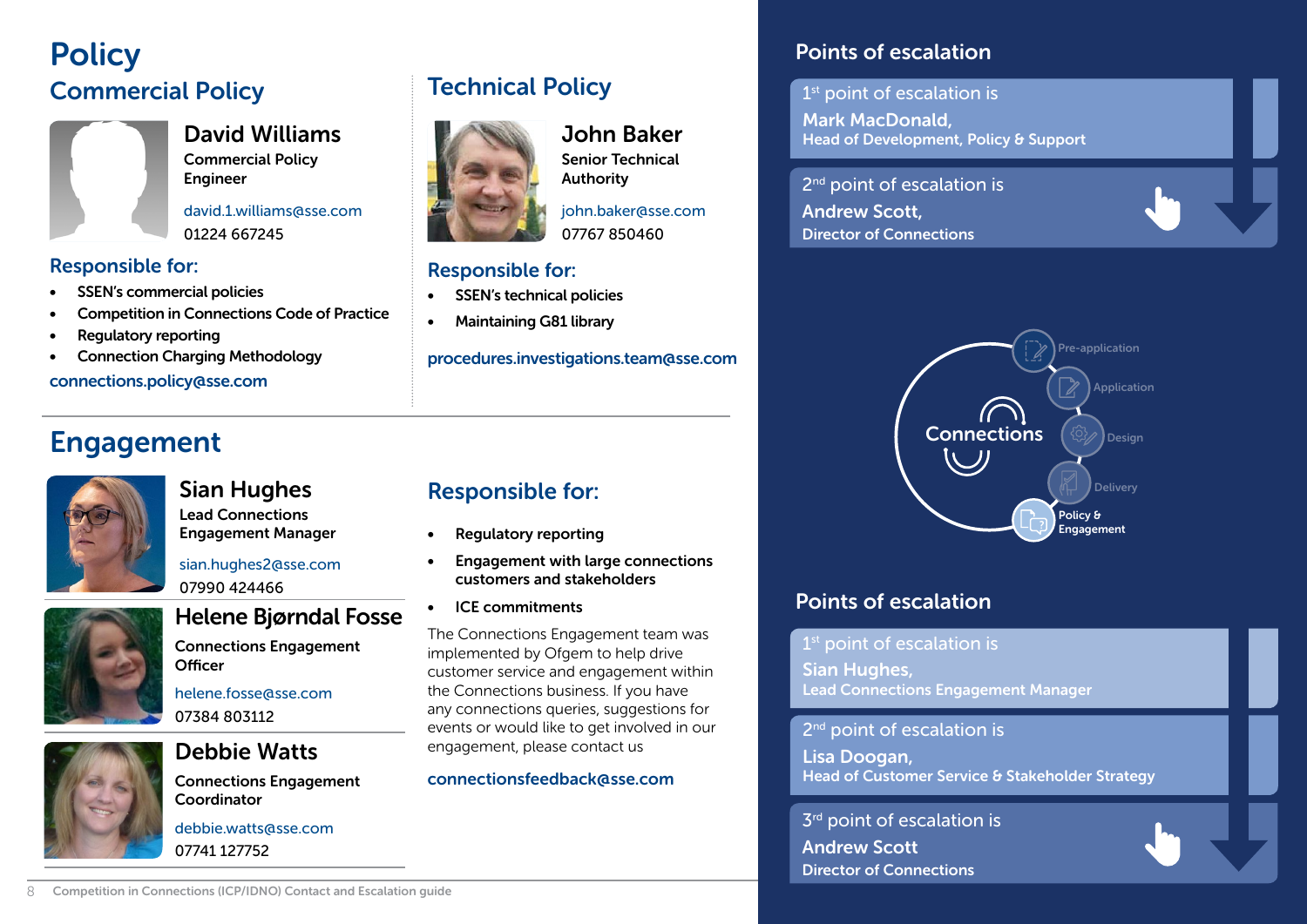### <span id="page-8-0"></span>Electric Vehicles (EV)

#### EV Innovation & Strategy



### Richard Hartshorn

EV Readiness Manager

richard.hartshorn@sse.com 07584 313304

#### Responsible for:

- Assessing the risks and opportunities that EVs present for our distribution networks
- Helping identify suitable innovations, processes, technologies or partnerships which could help mitigate those risks or seize those opportunities
- Ensuring SSEN has the right strategy for supporting its stakeholders' decarbonisation efforts.

#### EV Innovation & Strategy Points of escalation

1<sup>st</sup> point of escalation is Stewart Reid, Head of Future Networks

2<sup>nd</sup> point of escalation is Andy Huthwaite, Director of DSO



EV Connections Points of escalation

1<sup>st</sup> point of escalation is Chris McKaig, Connections Business Relationship Manager

2<sup>nd</sup> point of escalation is

Mark MacDonald, Head of Development, Policy & Support

 $3<sup>rd</sup>$  point of escalation is Andrew Scott Director of Connections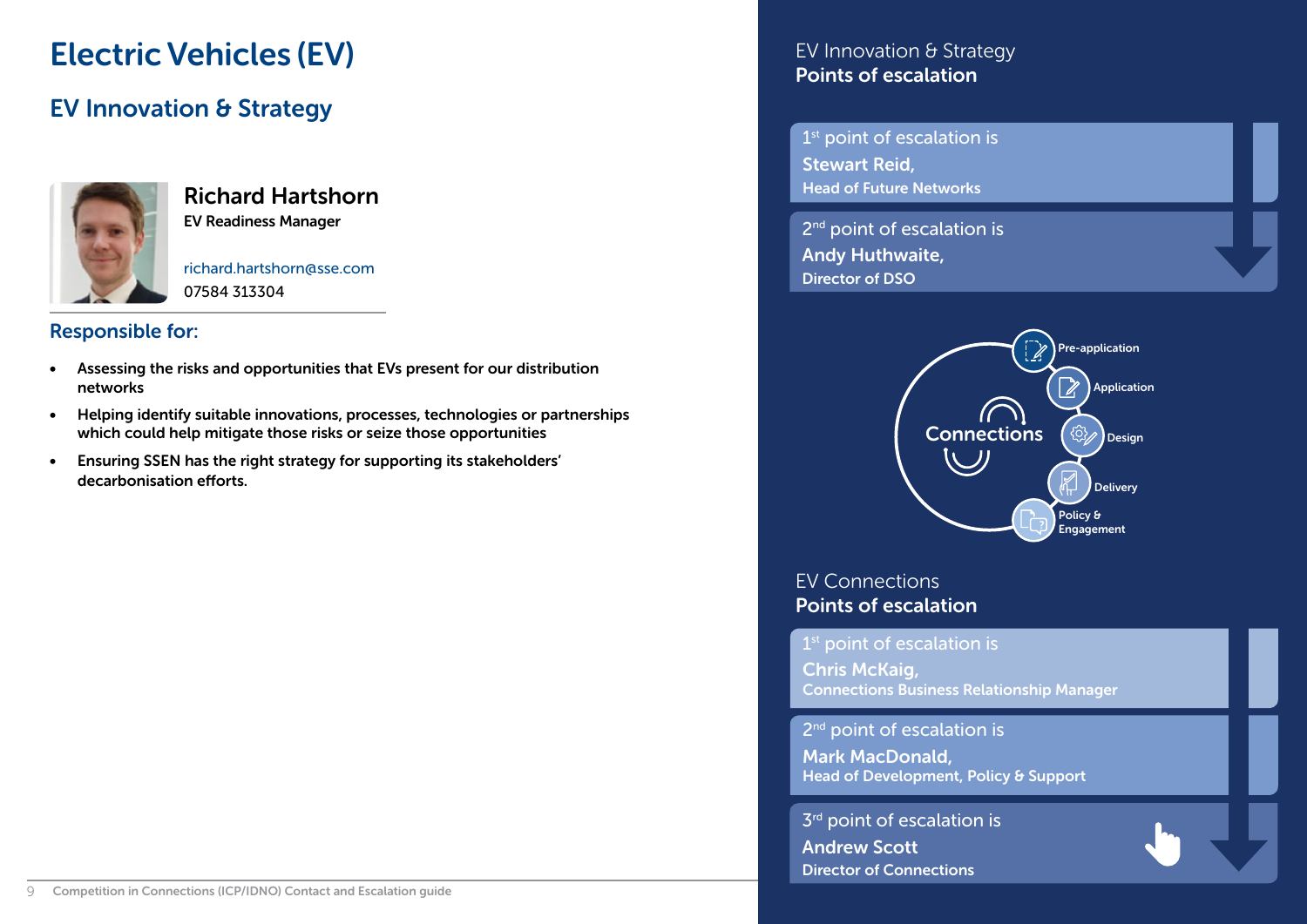## <span id="page-9-0"></span>Distribution System Operator

SSEN strongly supports the net zero emissions targets put in place by the UK and Scottish Governments and will play an active role in delivering on this ambition.

To accommodate the changes that will enable net zero, SSEN is transitioning from a Distributed Network Operator (DNO), to become a Distribution System Operator (DSO).



Steve Atkins DSO Transition Manager

steve.atkins@sse.com 07500 912637



Victoria Murchie Stakeholder & Communications Manager victoria.murchie@sse.com 07789 798936

On maternity leave until mid 2022



Frank Clifton Innovation Strategy Manager

frank.clifton@sse.com 07767 852706



Fraser MacIntyre Knowledge Management Analyst

fraser.macintyre@sse.com 07876 837529



Knowledge Analyst



Rob Britton

#### **DSO Team** Responsible for:

Driving forward the swift progress toward a smarter electricity system to meet our customers' expectations.

The team ensures that we will be ready to adapt to a rapidly changing environment, which means focusing on innovation, learning by doing and making smarter investment decisions.

We regularly engage with stakeholders, directly and through the ENA's Open Networks project, to achieve a phased transition that is customer focused, cost efficient and collaborative with other stakeholders in the industry.

[Our Transition to DSO \(ssen.co.uk\)](https://www.ssen.co.uk/SmarterElectricity/)

#### Points of escalation

1<sup>st</sup> point of escalation is Steve Atkins, DSO Transition Manager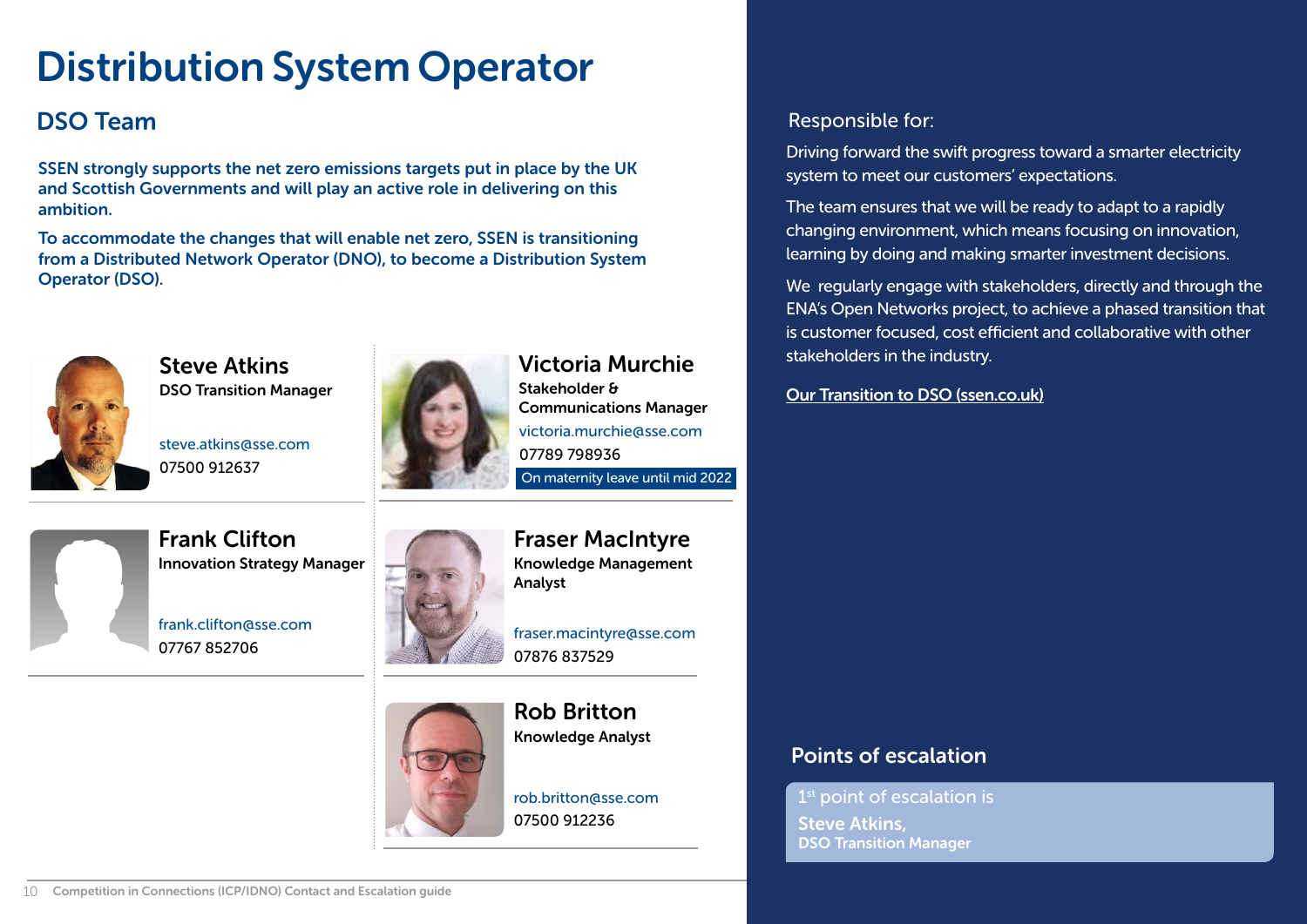### <span id="page-10-0"></span>Flexible Services

#### **Flexible Solutions Team Responsible for:** The Responsible for:



Gavin Stewart Flexible Solutions Manager (Secondment until 31st of December 2021) gavin.stewart@sse.com

07767 850006



Stephen W Ward Flexible Solutions Designer

stephen.w.ward@sse.com 01738 275482



Gary Huskinson Flexible Solution Design & Support Manager

gary.huskinson@sse.com 07342 026929



Mark Homann Lead Project Delivery Manager

mark.homann@sse.com 07584 313225

Overseeing the roll out of certain proven innovations that require more support once they have been installed and commissioned.

Currently this means they are responsible for rolling out Active Network Management and other types of flexible connections across both our distribution areas, north and south for the benefits of your connection and to the UK customer in general.

If you have any queries in regards to Flexible Connection opportunities, please contact flexible.connections@sse.com

[Visit our Flexible Connections website](https://www.ssen.co.uk/FlexibleConnections/)

#### Points of escalation

 $1<sup>st</sup>$  point of escalation is Alex Howison, Flexible Solutions Manager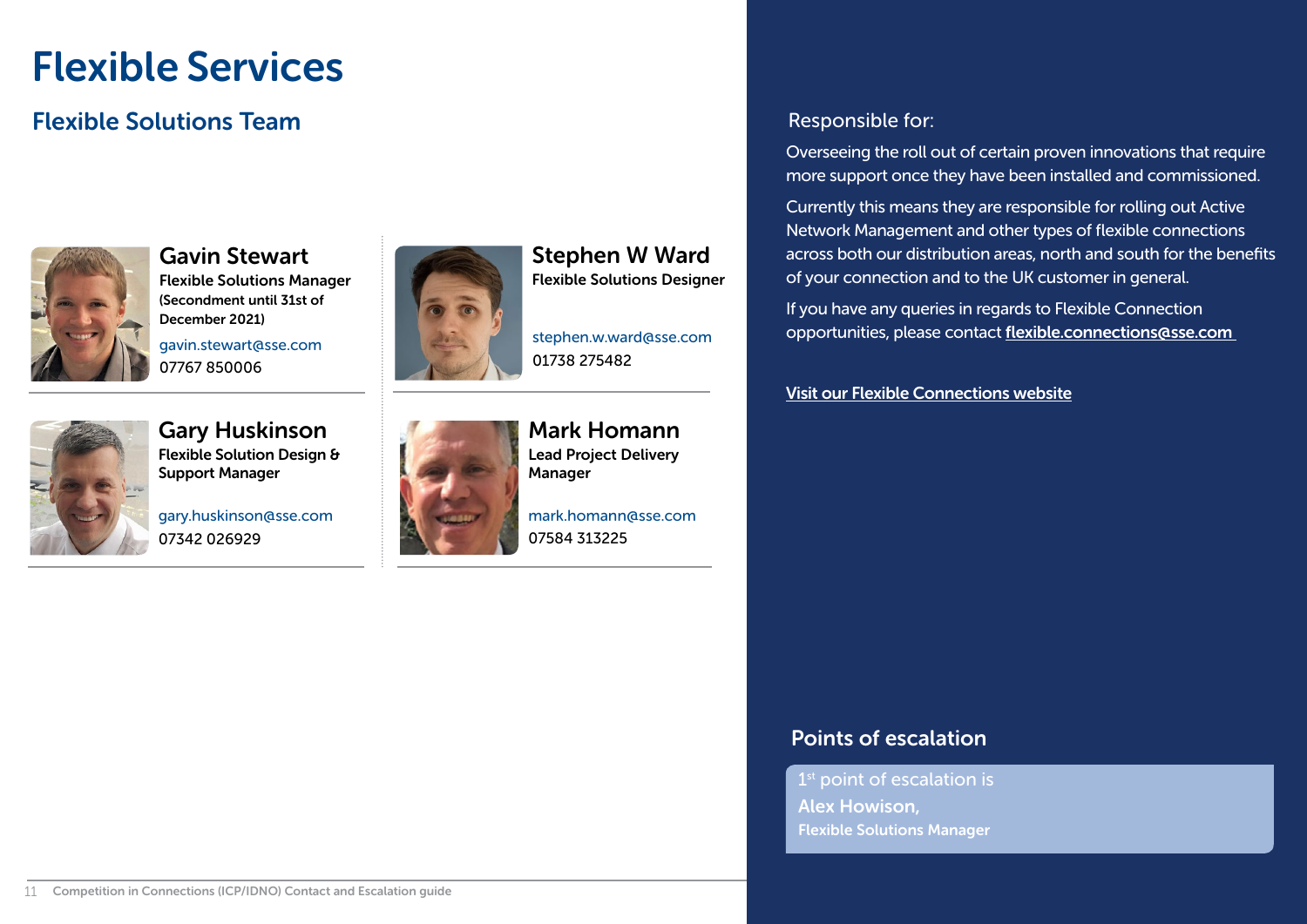### <span id="page-11-0"></span>RIIO-ED2

### RIIO-ED2 Connections Strategy Team Responsible for:

We are a monopoly provider of electricity networks and regulated by Ofgem, the regulator which periodically sets the revenue/allowances that we can spend and recover from customers through a price control process. The upcoming process is referred to as "RIIO - ED2" and will cover the period from 2023 to 2028.



#### Daniel Mellis

RIIO-ED2 Connections Strategy Lead

daniel.Mellis@sse.com 07876 837154

Developing our business plan for the next price control, RIIO-ED2, which runs between 2023-2028.

The business plan is stakeholder-led and can be viewed on our website:

#### [Smarter Electricity \(ssen.co.uk\)](https://www.ssen.co.uk/SmarterElectricity/)

#### Points of escalation

 $1<sup>st</sup>$  point of escalation is Daniel Mellis, Connections Strategy Lead

2<sup>nd</sup> point of escalation is

Mark MacDonald, Head of Development, Policy & Support

[Final point of escalation is](#page-12-0) Andrew Scott, Director of Connections

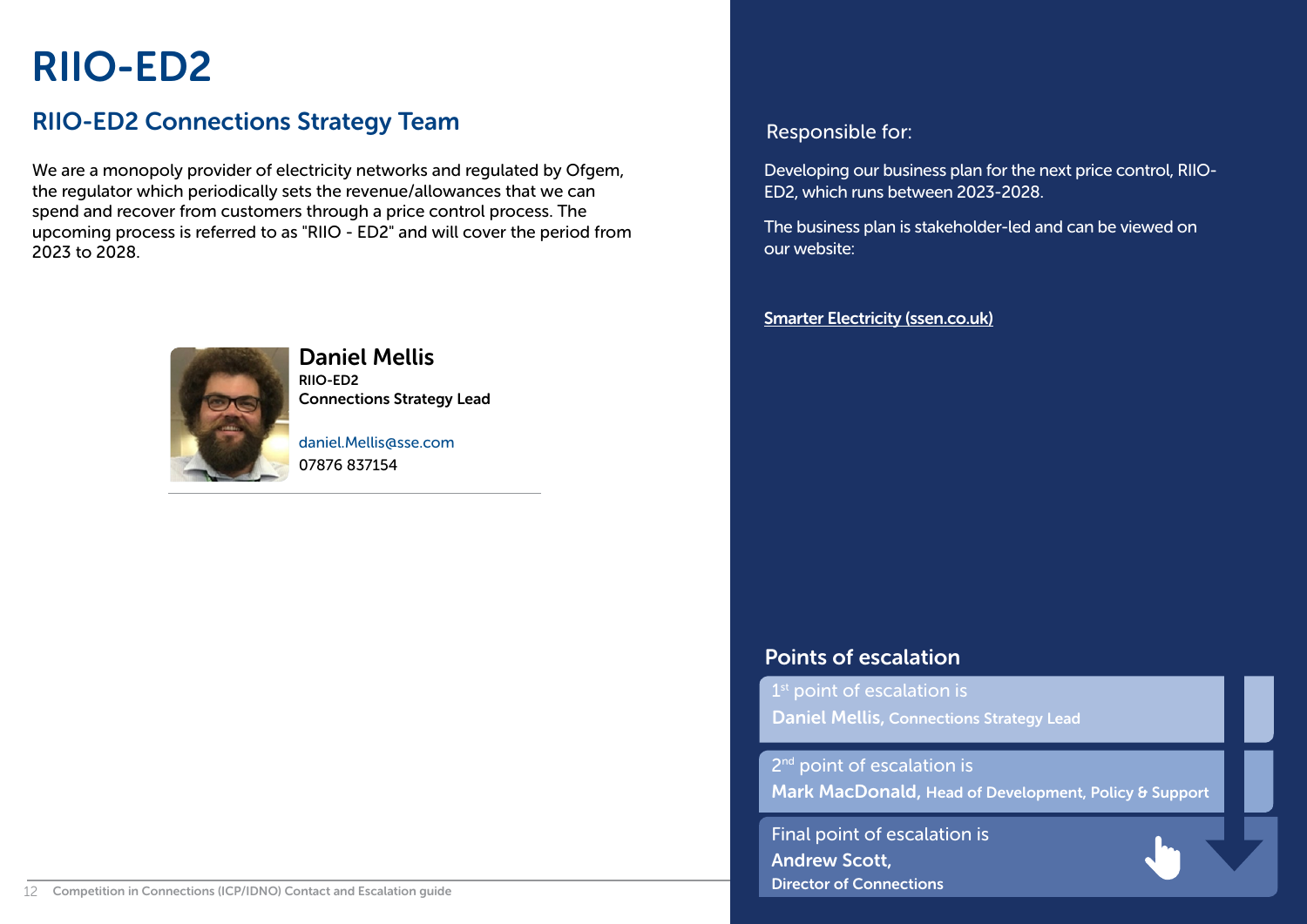## <span id="page-12-0"></span>Escalation Route for North (SHEPD)

Our networks business is split into three regions, each with a dedicated leadership team; North Caledonia, South Caledonia and the Highlands and Islands.

The end-to-end connections customer journey is the sole responsibility of the Connections Directorate.

This change, brought about in 2019, provides our customers and stakeholders visibility of staff responsibility and accountability throughout the journey, from application to delivery.



Andrew Scott Director of Connections

andrew.m.scott@sse.com



**Shetland Islands** 

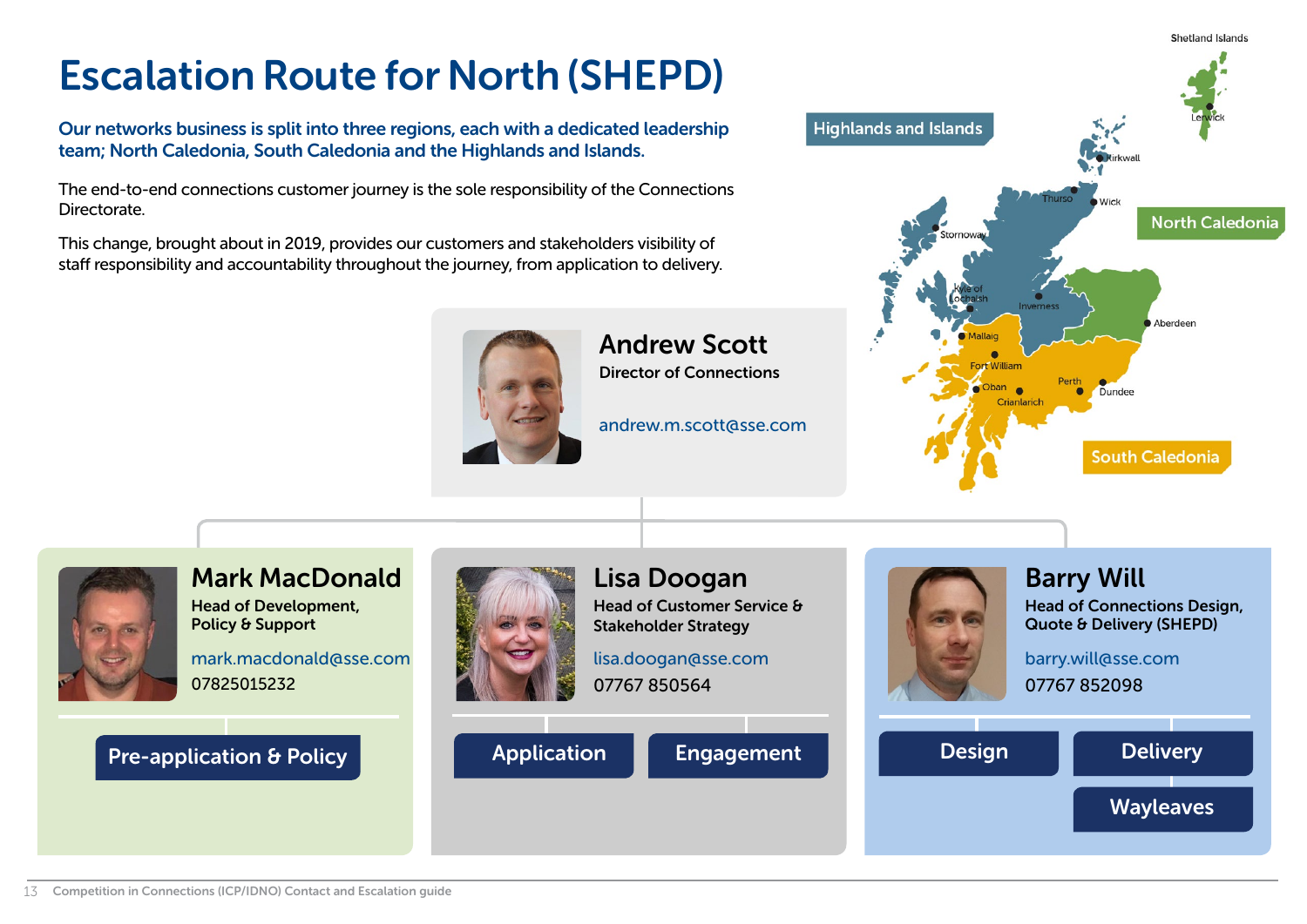## <span id="page-13-0"></span>Escalation Route for South (SEPD)

Our networks business is split into four regions, each with a dedicated leadership team; Ridgeway, Wessex, Thames Valley and South East.

The end-to-end connections customer journey is the sole responsibility of the Connections Directorate.

This change, brought about in 2019, provides our customers and stakeholders visibility of staff responsibility and accountability throughout the journey, from application to delivery.



### Andrew Scott

Interim Director of Connections

andrew.m.scott@sse.com